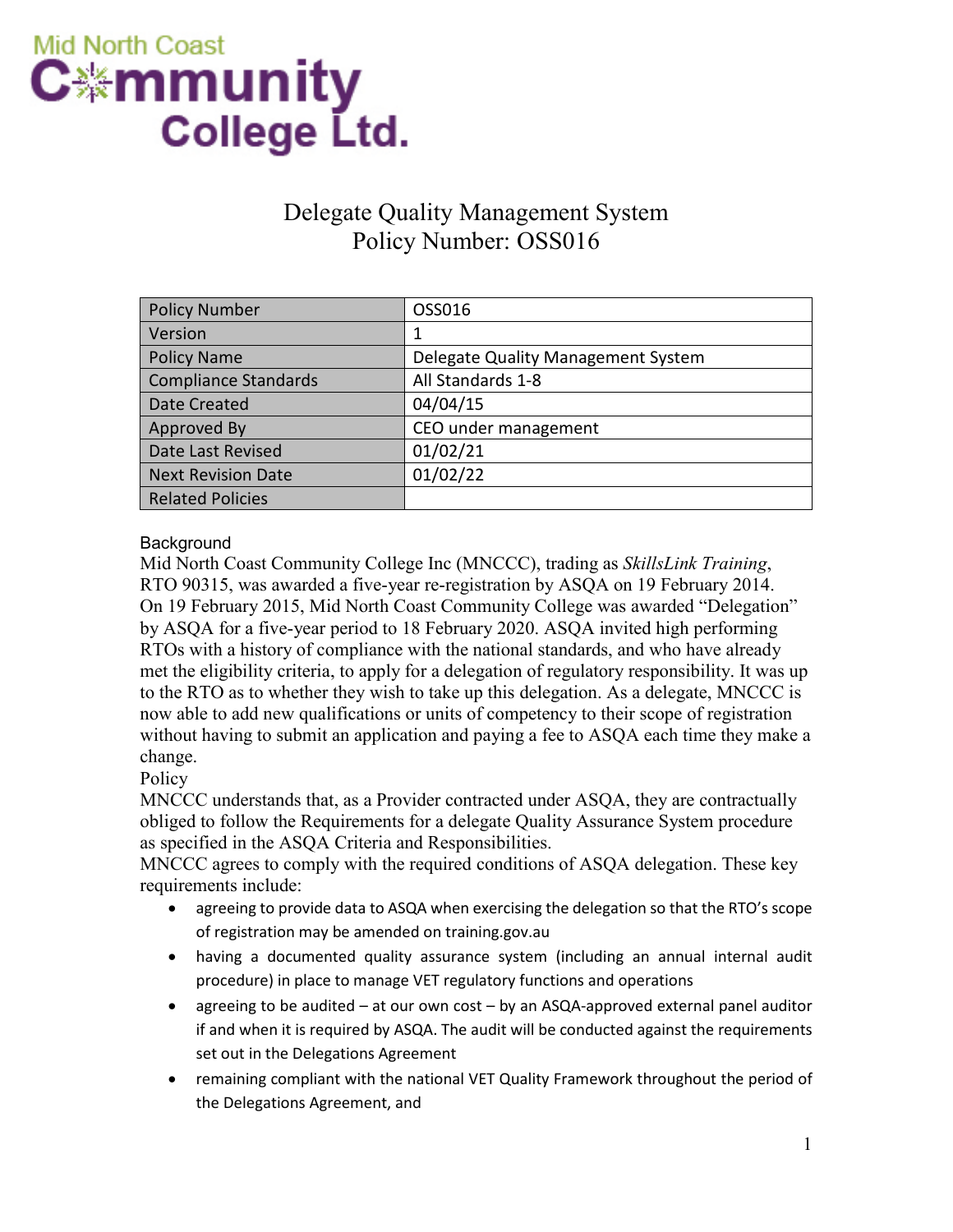• nominating a representative of the RTO as the delegate contact.

Key Responsibilities:

- The nominated RTO Representative will be the CEO.
- An Annual Internal Audit will be conducted in October each year by the CEO and Training Manager, with an external representative if available.
- The CEO and the Training Manager are to hold the necessary competence, VET industry knowledge and the Certificate IV in Training & Assessment that is required by the Delegate Representative to maintain accuracy and currency of information on the National Register.
- The CEO should ensure accountability and transparency in relation to all functions relating to all Standards.
- All reporting, document management and records are to be effectively controlled and maintained in accordance with Policy & Procedure OSS005 Records Management.

#### Procedures:

*SkillsLink Training* will ensure the following procedures are followed to ensure the effective exercise of functions as follows:

| Function                                                                                                                                                   | Procedure                                                                                                                                                                                                                                                                            | Responsibility                        | Related Policy/                                |
|------------------------------------------------------------------------------------------------------------------------------------------------------------|--------------------------------------------------------------------------------------------------------------------------------------------------------------------------------------------------------------------------------------------------------------------------------------|---------------------------------------|------------------------------------------------|
|                                                                                                                                                            |                                                                                                                                                                                                                                                                                      |                                       | Procedure                                      |
| Designing, planning,<br>implementing,<br>monitoring and<br>reviewing<br>performance<br>relevant to VET<br><b>Regulator Standards</b><br>and NVETR Act 2011 | Refer to related policies<br>$\bullet$<br>and procedures<br><b>Maintain Continuous</b><br>Improvement ensuring<br>ongoing monitoring and<br>review<br>Annual Internal<br><b>Delegation Audit</b><br>undertaken<br>Annual Internal Audit for<br><b>ASQA Declaration Clause</b><br>8.4 | CEO and<br><b>Training</b><br>Manager | BM001, BM004,<br>BM005, BM006,<br>BM007, BM009 |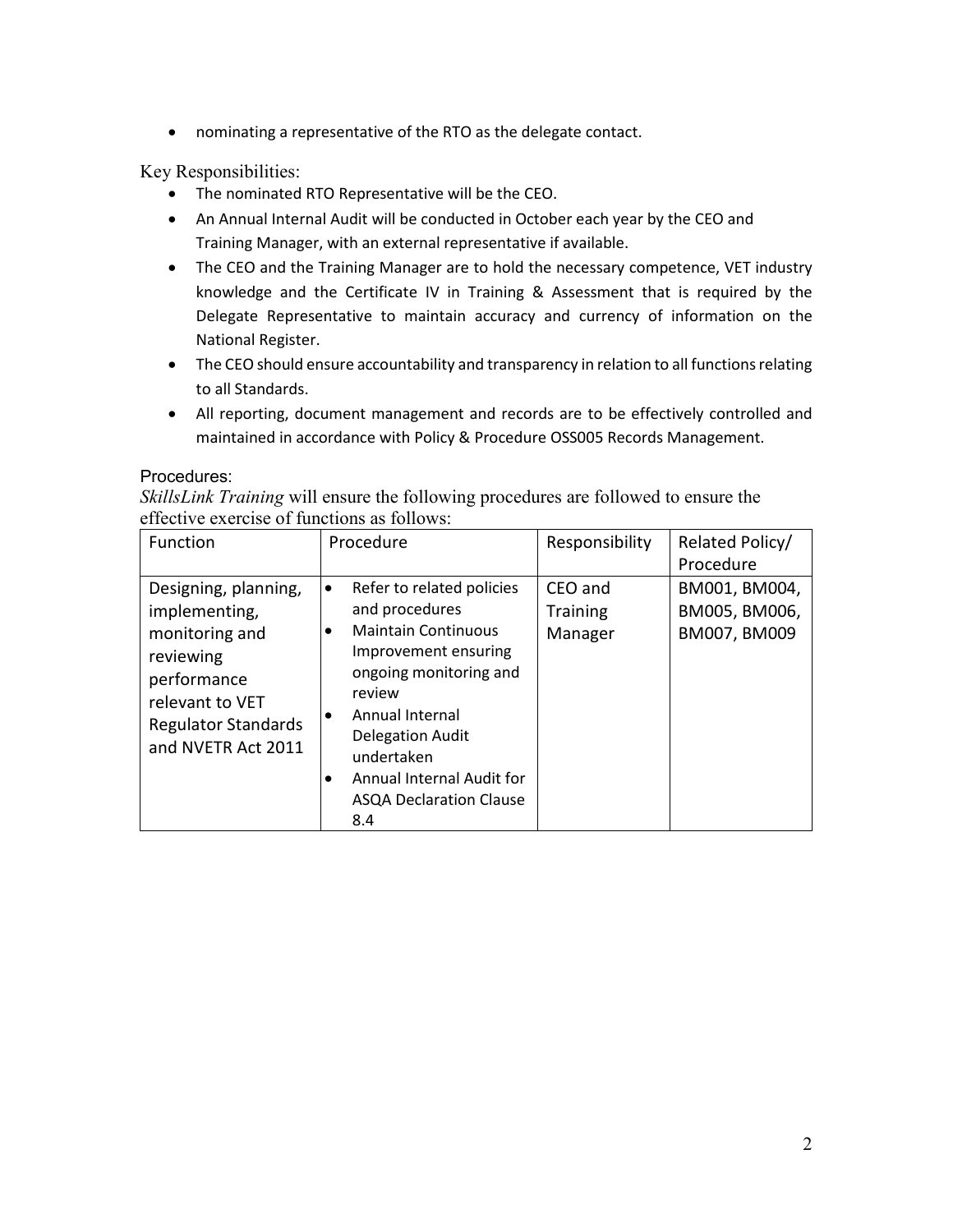| Function                                              | Procedure                                                                                                                                                                                                                                                                                                                                                                                                                                                                                                                                                                 | Responsibility                        | Related Policy/                        |
|-------------------------------------------------------|---------------------------------------------------------------------------------------------------------------------------------------------------------------------------------------------------------------------------------------------------------------------------------------------------------------------------------------------------------------------------------------------------------------------------------------------------------------------------------------------------------------------------------------------------------------------------|---------------------------------------|----------------------------------------|
| <b>Managing Staff</b><br>Competence                   | <b>Delegation Function:</b><br>Identification and<br>participation in relevant<br>workshops/webinars<br>Annual Internal<br>$\bullet$<br><b>Delegation Audit</b><br>undertaken<br><b>Maintain Continuous</b><br>$\bullet$<br>Improvement<br><b>VET Standards:</b><br>Refer to related policies<br>and procedures<br>Identification and<br>$\bullet$<br>participation in relevant<br>workshops/webinars for<br><b>Staff and Trainers</b><br>Preparation and<br>implementation of 4<br>quarterly local PD<br>sessions for Trainers<br>Annual Internal Audit for<br>$\bullet$ | CEO and<br><b>Training</b><br>Manager | Procedure<br>P001, P002,<br>P007, P017 |
|                                                       | <b>ASQA Declaration Clause</b><br>8.4<br><b>Maintain Continuous</b><br>Improvement                                                                                                                                                                                                                                                                                                                                                                                                                                                                                        |                                       |                                        |
| <b>Ensuring</b><br>accountability and<br>transparency | Delegation:<br>Maintain register of<br>changes to scope<br>Annual Internal<br><b>Delegation Audit</b><br>undertaken<br><b>Maintain Continuous</b><br>Improvement<br><b>VET Standards:</b><br>Refer to related policies<br>$\bullet$<br>and procedures<br>Continuous Improvement<br>ensures ongoing<br>monitoring and review<br>Annual Internal Audit for<br><b>ASQA Declaration Clause</b><br>8.4                                                                                                                                                                         | CEO and<br><b>Training</b><br>Manager | TL002, TL011,<br>TL013, TL014          |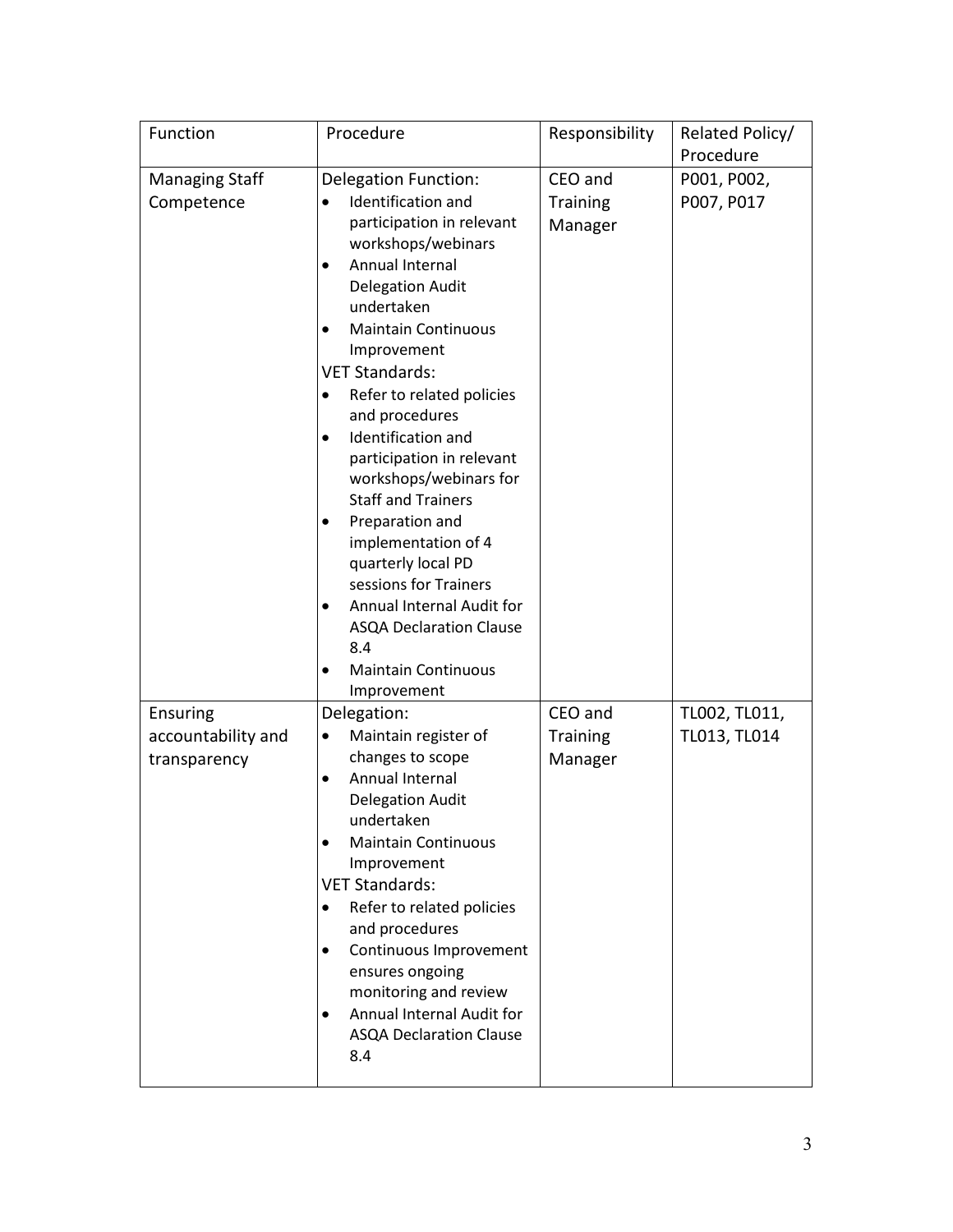| Function      | Procedure                              | Responsibility  | Related Policy/ |
|---------------|----------------------------------------|-----------------|-----------------|
|               |                                        |                 | Procedure       |
| Reporting     | Refer to related policies<br>$\bullet$ | CEO and         | OSS004, OSS005  |
| obligations   | and procedures                         | <b>Training</b> |                 |
|               | ASQA<br>Submit<br>Annual               | Manager         |                 |
|               | Delegate Report                        |                 |                 |
|               | Submit Annual Internal<br>$\bullet$    |                 |                 |
|               | Audit for ASQA                         |                 |                 |
|               | <b>Declaration Clause 8.4</b>          |                 |                 |
| Managing      | Delegation:                            | Information     | OSS004,         |
| documents and | A register of all scope<br>$\bullet$   | Management      | OSS005, BM004   |
| records       | amendments maintained                  | Officer,        |                 |
|               | Annual<br>Internal<br>$\bullet$        | <b>Training</b> |                 |
|               | Delegation<br>Audit                    | Manager and     |                 |
|               | undertaken                             | <b>CEO</b>      |                 |
|               | continuous<br>Maintain                 |                 |                 |
|               | improvement                            |                 |                 |
|               | <b>VET Standards</b>                   |                 |                 |
|               | Refer to related policies              |                 |                 |
|               | and procedures                         |                 |                 |
|               | Annual Internal Audit for<br>$\bullet$ |                 |                 |
|               | <b>ASQA Declaration Clause</b>         |                 |                 |
|               | 8.4                                    |                 |                 |
|               | continuous<br>Maintain<br>$\bullet$    |                 |                 |
|               | improvement                            |                 |                 |

*SkillsLink Training* will follow the following procedures when managing scope as an ASQA Delegate:

Adding a Qualification to Scope:

| Task                                                               | Action                                                                                                                                                             | Person Responsible                                                                                 |
|--------------------------------------------------------------------|--------------------------------------------------------------------------------------------------------------------------------------------------------------------|----------------------------------------------------------------------------------------------------|
| Identify the need for the<br>qualification to be added<br>to Scope | Consultation with key industry<br>$\bullet$<br>representatives to identify industry<br>need for local graduates                                                    | <b>Training</b><br>Manager/Business<br>Development<br>Manager/Customer<br><b>Relations Manager</b> |
|                                                                    | Collate industry feedback and present<br>the report to the CEO for approval to<br>add to scope                                                                     | <b>Training Manager</b>                                                                            |
| Identify suitably qualified<br>trainers/assessors                  | Check Trainer/Assessor eligibility list<br>$\bullet$<br>Recruit if necessary<br>٠<br>Complete the Trainer/Assessor Matrix<br>with the trainer's qualifications and | <b>Training Manager</b>                                                                            |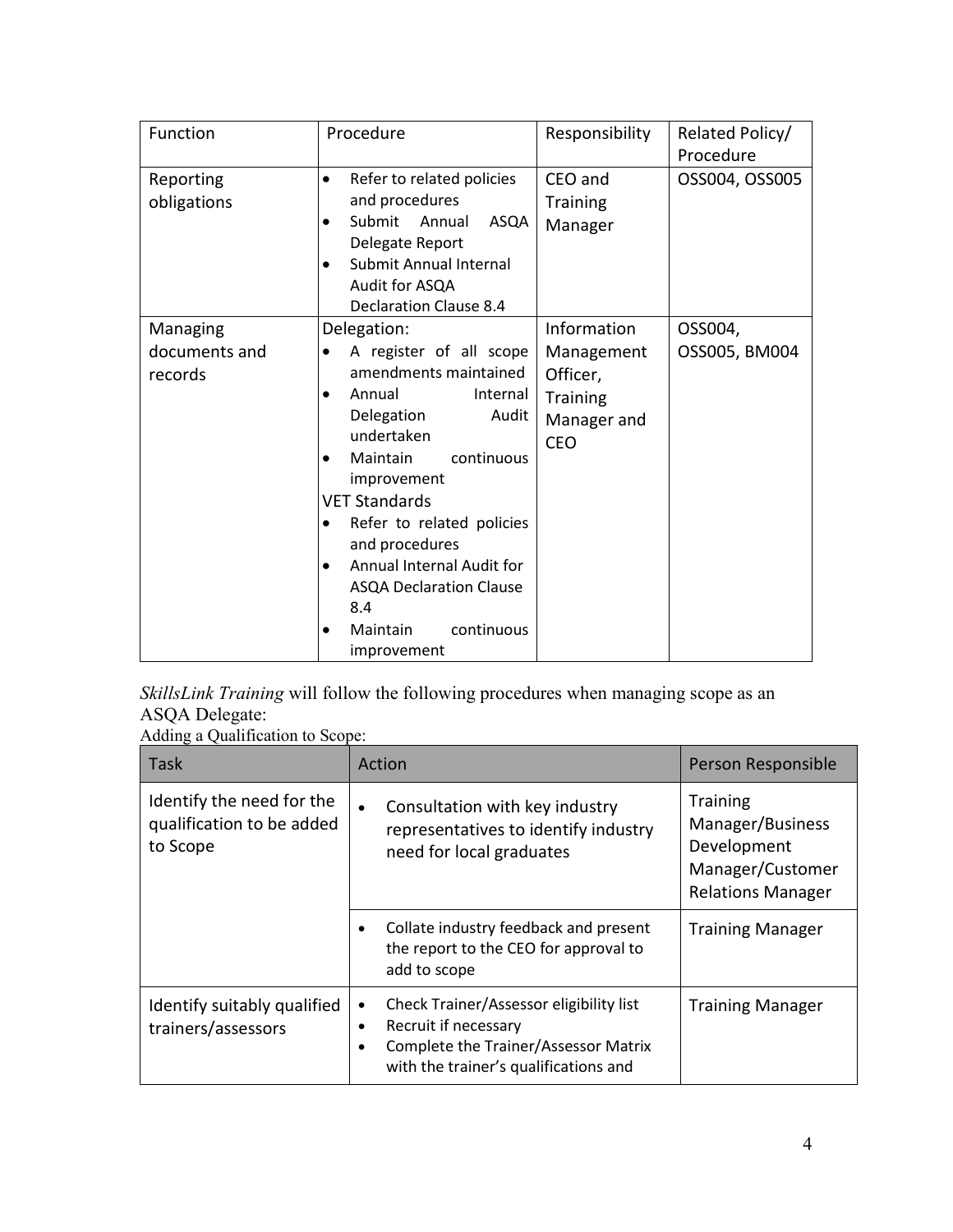|                                                  | professional development and industry<br>currency                                                                                                                                                                                                                                                                                                                                                                                                                                                                                                                                                                                                                                                                                                                                                                                                                                                                                                                                                                                                                                                                                                       |                                                                                                                                          |
|--------------------------------------------------|---------------------------------------------------------------------------------------------------------------------------------------------------------------------------------------------------------------------------------------------------------------------------------------------------------------------------------------------------------------------------------------------------------------------------------------------------------------------------------------------------------------------------------------------------------------------------------------------------------------------------------------------------------------------------------------------------------------------------------------------------------------------------------------------------------------------------------------------------------------------------------------------------------------------------------------------------------------------------------------------------------------------------------------------------------------------------------------------------------------------------------------------------------|------------------------------------------------------------------------------------------------------------------------------------------|
| <b>Task</b>                                      | Action                                                                                                                                                                                                                                                                                                                                                                                                                                                                                                                                                                                                                                                                                                                                                                                                                                                                                                                                                                                                                                                                                                                                                  | Person Responsible                                                                                                                       |
| Develop Training &<br><b>Assessment Strategy</b> | Develop TAS with particular attention to:<br>a) Training product is clearly<br>identified<br>b) Core and elective components<br>defined<br>c) Mode of delivery (F2F, online,<br>workplace or blended) identified<br>d) Entry requirements identified<br>e) Learner support identified –<br>include LLN assessment task<br>f) Duration and scheduling meet<br>volume of learning requirements<br>and capacity of learner. Delivery<br>timetable to be provided to<br>learner.<br>g) Assessment resources, methods<br>and timing to be clearly identified,<br>including any adjustments to cater<br>for different learners<br>h) Appropriate learning resources<br>identified and made available to<br>learner. PowerPoint and handouts<br>that are developed in-house are the<br>preferred training material as they<br>can be adapted easily.<br>i) Sufficient qualified trainers and<br>assessors available<br>j) Physical or virtual facilities<br>meet the requirements of the<br>training product and learner<br>k) Strategies for 'stand-alone'<br>single units or skill sets developed<br>1) Strategies for assessment only<br>pathways developed | <b>Training Manager in</b><br>consultation with:<br>Industry<br>Representative<br>Qualified<br>Trainer/Assessor<br><b>LLN Specialist</b> |
| Prepare assessment<br>tasks                      | All Assessment tools to be prepared<br>$\bullet$<br>Assessment mapping to be completed<br>Validate at least one assessment task<br>٠<br>Prepare assessment validation plan for<br>$\bullet$<br>entire qualification                                                                                                                                                                                                                                                                                                                                                                                                                                                                                                                                                                                                                                                                                                                                                                                                                                                                                                                                     | <b>Training Manager</b><br>with<br>Industry Rep<br>$\bullet$<br>Trainer/Assessor                                                         |